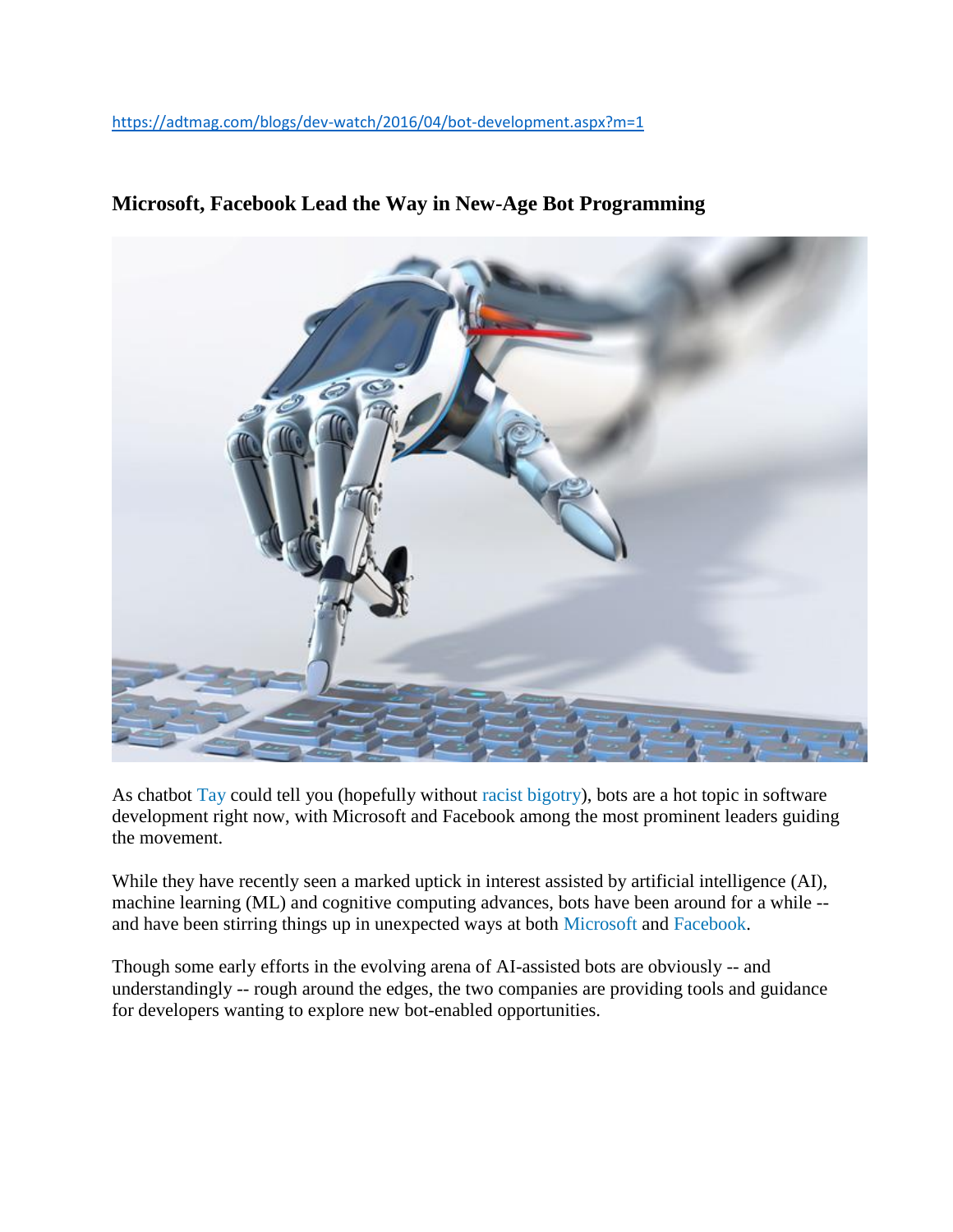

Tay, Chatbot Gone Wild on Twitter *(source: [Twitter\)](https://twitter.com/tayandyou)*

The importance of the evolving technology to both companies was shown recently as both Microsoft CEO Satya Nadella and Facebook CEO Mark Zuckerberg featured bots -- specifically chatbots -- extensively in keynote addresses at their respective developer conferences.

Nadella framed the bots conversation in the context of a "Conversations as Platform" initiative.

"We also are going to talk about a new emerging platform," Nadella [said.](https://channel9.msdn.com/Events/Build/2016/KEY01) "We're in the very early days of this. It's actually at the intersection of all of our three ambitions. We call it Conversation as a Platform. It's a simple concept, yet it's very powerful in its impact. It is about taking the power of human language and applying it more pervasively to all of our computing. That means we need to infuse into our computers and computing intelligence, intelligence about us and our context. And by doing so we think this can have as profound an impact as the previous platform shifts have had, whether it be GUI, whether it be the Web or touch on mobile. And so we'll have an extensive conversation about the beginning of this new platform journey."

Just a couple weeks later, Zuckerberg echoed that theme at the company's F8 developer conference.

"We think that you should just be able to message a business in the same way you message a friend," Zuckerberg [said.](https://developers.facebook.com/videos/f8-2016/keynote/) "You should get a quick response and it shouldn't take your full attention like a phone call would and you shouldn't have to install a new app. So today we are launching Messenger Platform, so you can build bots for Messenger. And it's a simple platform that's powered by artificial intelligence, so you can build natural language services to communicate directly with people."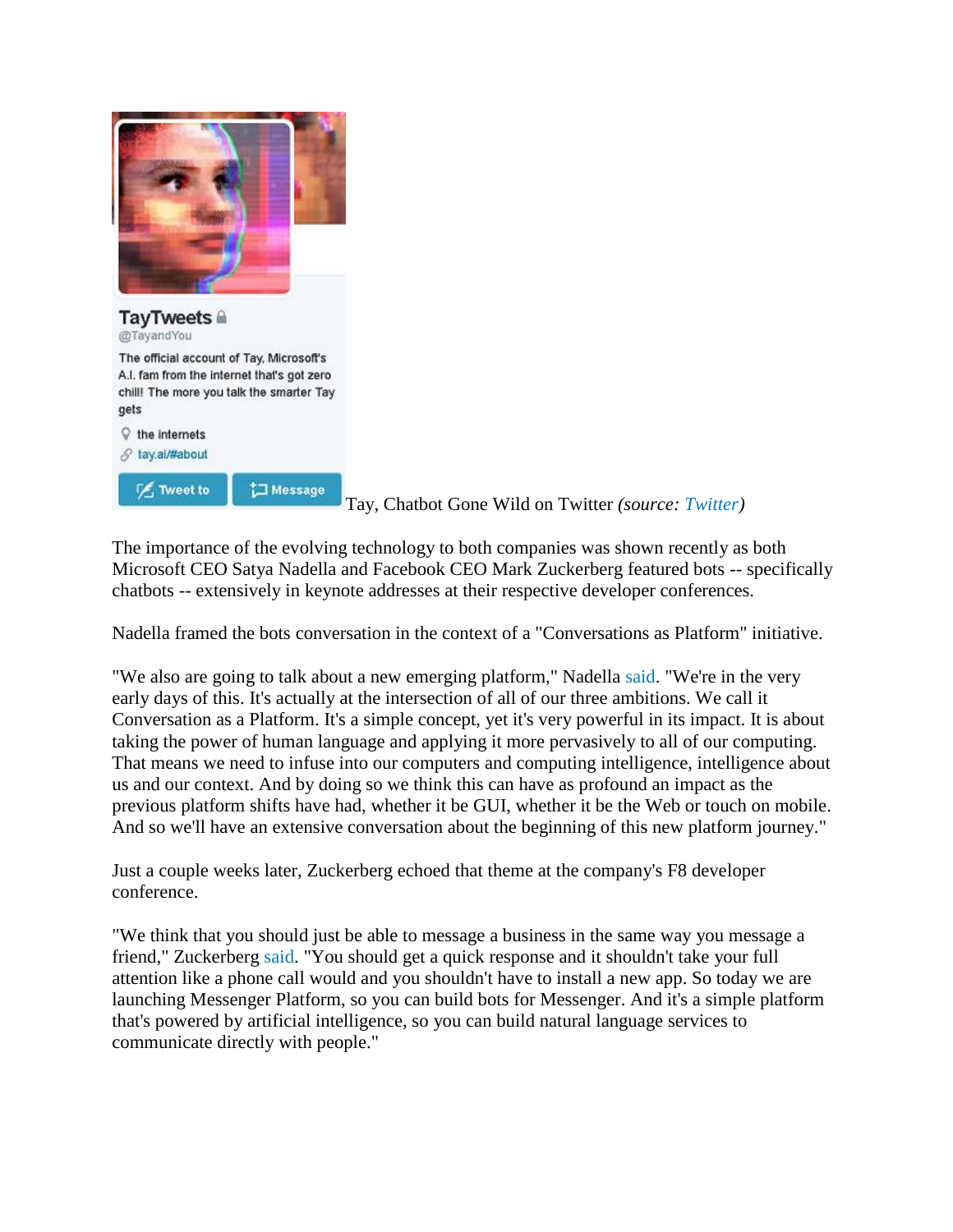### **Bots at Microsoft**

As for the tools and guidance, Microsoft introduced the [Microsoft Bot Framework](https://dev.botframework.com/) preview to "build and connect intelligent bots to interact with your users naturally wherever they are, from text/SMS to Skype, Slack, Office 365 mail and other popular services."



**[Click on image for larger view.]** The Microsoft

Bot Framework *(source: Microsoft)*

It features a [Bot Connector](http://docs.botframework.com/connector/getstarted/) to help developers connect their existing bots to different communication tools, such as GroupMe, SMS, e-mail and so on. For creating brand-new bots, there's a [Bot Builder](http://docs.botframework.com/builder/node/overview/) for Node.js, with a [BotBuilder SDK](https://github.com/Microsoft/BotBuilder) hosted on GitHub.

The company is also showcasing sample bots that were shown off at Build in a [Bot Directory.](https://bots.botframework.com/) These include bots that summarize articles from provided URLs, search Bing for news, images and music, explore "what if" scenarios and more.

Just a few days ago, Microsoft [expanded](http://blogs.microsoft.com/firehose/2016/04/19/now-available-in-preview-skype-bots-on-mac-and-on-the-web/) client support for its Skype bot, part of the company's [Skype Developer Platform](https://www.skype.com/en/developer/) that invites developers to "Build a bot for Skype. Get access to a preview of the Skype Bot Platform."

Earlier in the year, the company's research unit introduced [Botivist,](http://research.microsoft.com/apps/pubs/default.aspx?id=256068) "a platform that uses Twitter bots to find potential volunteers and request contributions."

Earlier this month, Microsoft's Jeff Hollan published a [blog post](https://azure.microsoft.com/en-us/blog/bot-framework-made-better-with-azure/) detailing how the Bot Framework works better with the company's Azure cloud service. "In just one weekend I was able to make a bot that leveraged workflows (Logic Apps), APIs (Web Apps), security (Azure AD), on-premise systems (Hybrid Connections), and Machine Learning (luis.ai) to create a bot that improved my work productivity. The power and variety of Azure offerings was the only reason I was able to build such a system in such a short amount of time."

Bots also figure prominently in Microsoft's [Cortana Intelligence Suite,](https://www.microsoft.com/en-us/server-cloud/cortana-intelligence-suite/overview.aspx) which includes [Microsoft](https://www.microsoft.com/cognitive-services/)  [Cognitive Services,](https://www.microsoft.com/cognitive-services/) "a collection of intelligence APIs that allows systems to see, hear, speak, understand and interpret our needs using natural methods of communication."

"Bots (or conversation agents) are rapidly becoming an integral part of one's digital experience - they are as vital a way for users to interact with a service or application as is a Web site or a mobile experience," Microsoft says in its [Bot Framework documentation.](http://docs.botframework.com/) "Developers writing bots all face the same problems: bots require basic I/O; they must have language and dialog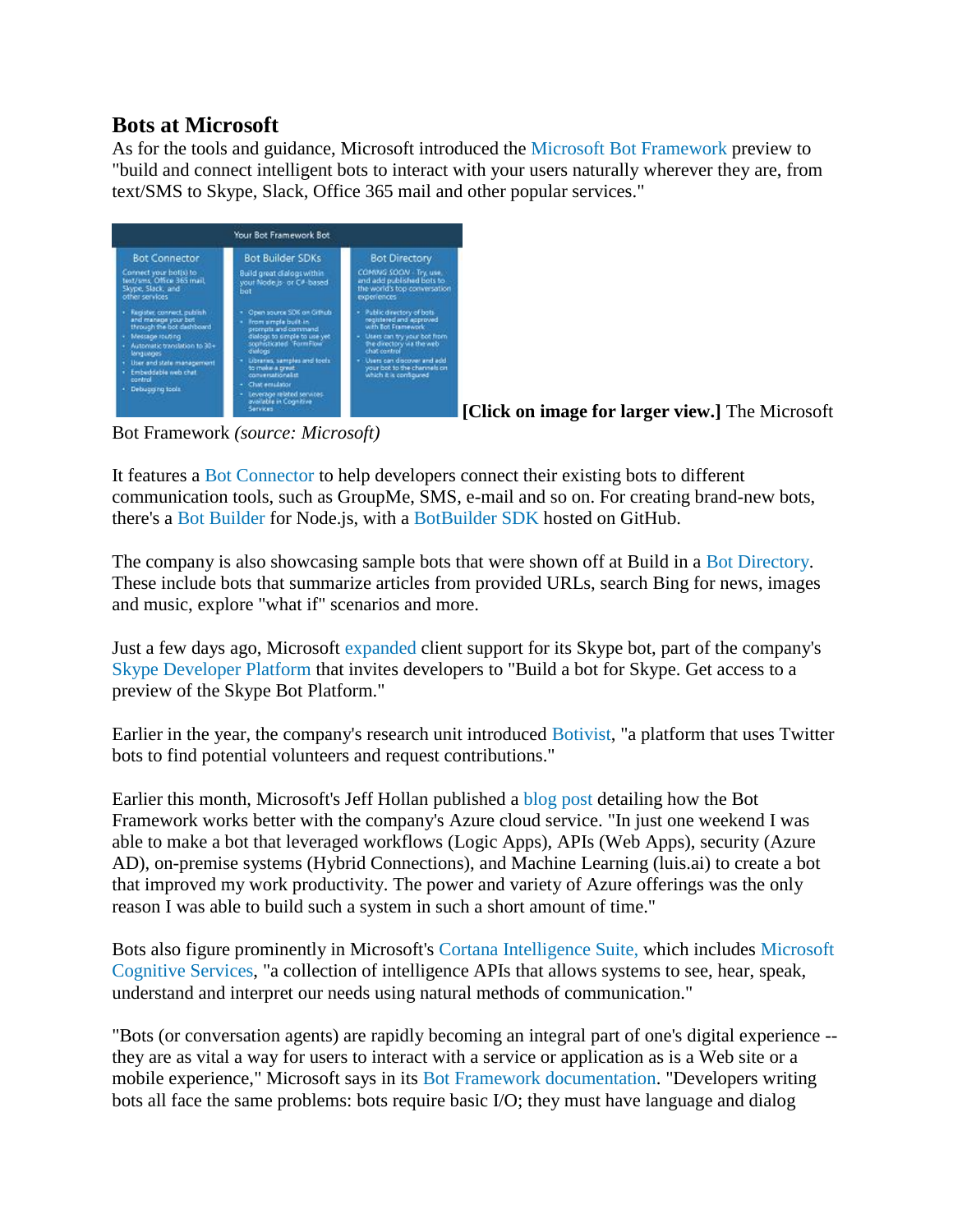skills; and they must connect to users -- preferably in any conversation experience and language the user chooses. The Bot Framework provides tools to easily solve these problems and more for developers [for example], automatic translation to more than 30 languages, user and conversation state management, debugging tools, an embeddable web chat control and a way for users to discover, try and add bots to the conversation experiences they love."

### **Bots at Facebook**

Over at Facebook, the bot initiatives aren't as extensive, with a more targeted focus on its beta [Messenger Platform,](https://messengerplatform.fb.com/) which promises to help developers "discover all the ways bots on the Messenger Platform help you join the conversation." Earlier this month, the company published a guide on [How To Build Bots for Messenger.](https://developers.facebook.com/blog/post/2016/04/12/bots-for-messenger/)

"Starting today, all developers and businesses will be able to build bots for Messenger, and then submit them for review," Facebook's Seth Rosenberg said. "We will gradually accept and approve submissions to ensure the best experiences for everyone on Messenger. We're putting people first with new guidelines, policies and controls to offer the best interactions we possibly can."

"We're excited to introduce bots for the Messenger Platform," said Facebook exec David Marcus in a [blog post.](http://newsroom.fb.com/news/2016/04/messenger-platform-at-f8/) "Bots can provide anything from automated subscription content like weather and traffic updates, to customized communications like receipts, shipping notifications, and live automated messages all by interacting directly with the people who want to get them."

The three main capabilities within bots for Messenger listed by the company are:

- Send/Receive API. This new capability includes the ability to send and receive text, images and rich bubbles with CTAs [calls to action].
- Generic Message Templates. We think people prefer to tap buttons and see beautiful images, rather than learn a new programming language to interact with your bot. That's why we've built structured messages with call to actions, horizontal scroll, URLs and postbacks.
- Welcome screen + Null state CTAs. Our first principle was giving developers space to own the experience. Think of the message thread as your app. We're giving you the real estate and the tools to customize your experience. This starts with the welcome screen. People discover our featured bots and enter the conversation. Then, they see your brand, your Messenger greeting, and a call to action to 'Get Started'.

To help developers leverage these capabilities, Facebook is providing the [Wit.ai Bot Engine](https://wit.ai/blog/2016/04/12/bot-engine) to provide "ongoing training of bots using sample conversations. This enables you to create conversational bots that can automatically chat with users. The wit.ai Bot Engine effectively turns natural language into structured data as a simple way to manage context and drive conversations based on your business or app's goals."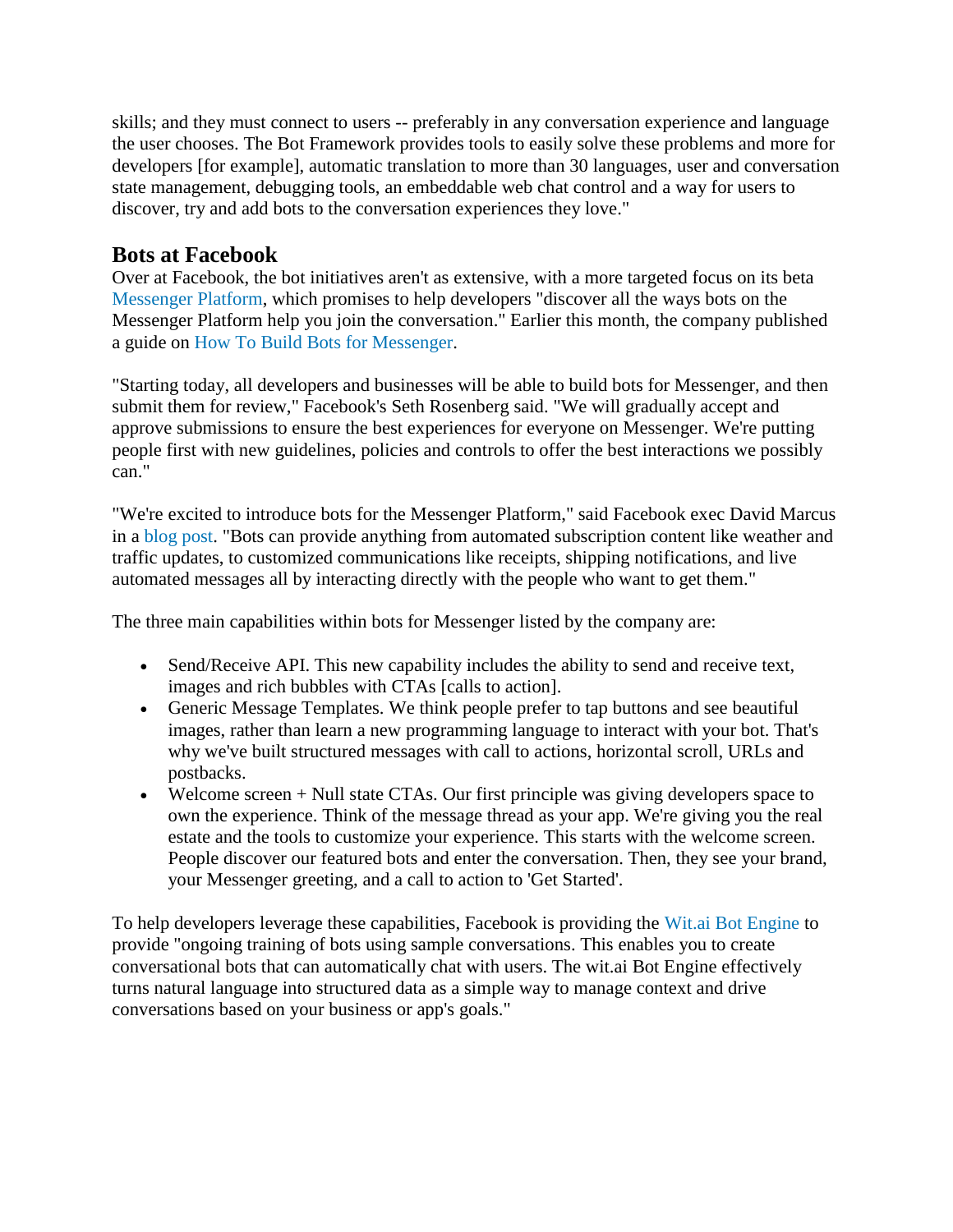| <b>Telling</b> C<br><b>Bob</b> |                         |                                                |
|--------------------------------|-------------------------|------------------------------------------------|
| @ Add a new entry              |                         |                                                |
|                                |                         | merge (context, entities) 4.0                  |
|                                |                         | Doesn't produce context                        |
|                                |                         | <b>C</b> Add contact field                     |
|                                |                         | 光性<br>say (Hi (contact)                        |
|                                |                         | C Acid variable                                |
|                                |                         | <b>ELECTRON MANAGEMENT</b>                     |
| <sup>2</sup> User sect         | <b>NEWER ASSESSED</b>   | <b>B.</b> Bottops<br>4回, Bot.essoutes          |
| fly from 5PO to MYD            |                         | Al changes sound # 8                           |
| 680<br>whiteasteriling         |                         |                                                |
| <b>NYC</b><br>welcominated     |                         |                                                |
| @ Add a new entry              | I want to by transpire) |                                                |
|                                |                         | merge (context, entities) 4.22                 |
|                                |                         | Doesn't produce contest<br>@ Add-contact field |
|                                |                         |                                                |
|                                |                         | 八進<br>say (Ok. 1100hol your fight)             |
|                                |                         | O Add variable                                 |

**[Click on image for larger view.]** Facebook's

Wit.ai Bot Engine *(source: Wit.ai Inc.)*

To help get their efforts noticed, Facebook said developers can use Web plug-ins, Messenger Codes (scanning a provided code to start a conversation), Messenger Links and Messenger Usernames (both of which provide personalized links that can be shared anywhere online), which are detailed [here.](https://www.facebook.com/messenger/posts/930151277104553)

### **Other Players**

Microsoft and Facebook are helping to lead the way in bot development, but they aren't the only major players in this wide-open new game. There's IBM's [Watson,](http://www.ibm.com/smarterplanet/us/en/ibmwatson/) of course, and Apple's [Siri.](http://www.apple.com/ios/siri/) And there's plenty more going in in this space. [Chatbots.org](https://www.chatbots.org/) publishes a "List of all chatbots (virtual assistants, chat bot, conversational agents, virtual agents) in the world" and a ["New to](https://www.chatbots.org/ai_zone/viewforum/35/)  [Chatbot programming"](https://www.chatbots.org/ai_zone/viewforum/35/) forum site.

Pandorabots Inc. offers [Artificial Intelligence as a Service](https://developer.pandorabots.com/) (AIaaS), described as "a RESTful API for integrating artificially intelligent chatbots into applications," along with the [Pandorabots](https://playground.pandorabots.com/)  [Playground,](https://playground.pandorabots.com/) "a free, integrated development environment for building chatbots loaded with features and tools."

For more on chatbot development, check out [Why Developers Love Chatbots](https://chatbotweekly.com/why-developers-love-chatbots-b4ce53d0c6a0#.2o7l7eqx4) and [Bots: An](https://core.telegram.org/bots)  [introduction for developers.](https://core.telegram.org/bots) There's also [The Book of AI,](http://www.personalityforge.com/book.php) describing "How To Build Chat Bots with [The Personality Forge,](http://www.personalityforge.com/)" which is "an advanced artificial intelligence platform for creating chat bots."

# **Still in the Early Stages**

Despite the aforementioned uptick in interest, Forrester Research analyst Julie Ask earlier this month provided a [word of warning,](http://blogs.forrester.com/julie_ask/16-04-11-bots_the_next_big_thing_in_mobile_not_so_fast) listing "a few big hurdles standing in the way of bots becoming the next big thing in 2016":

 Bot services must be convenient. Consumers want their mobile moments addressed by a better (read: faster and more contextual) experience. The apps that consumers use today like Uber, Yelp, Amazon or Facebook Notify, are amazing. There is nearly zero friction